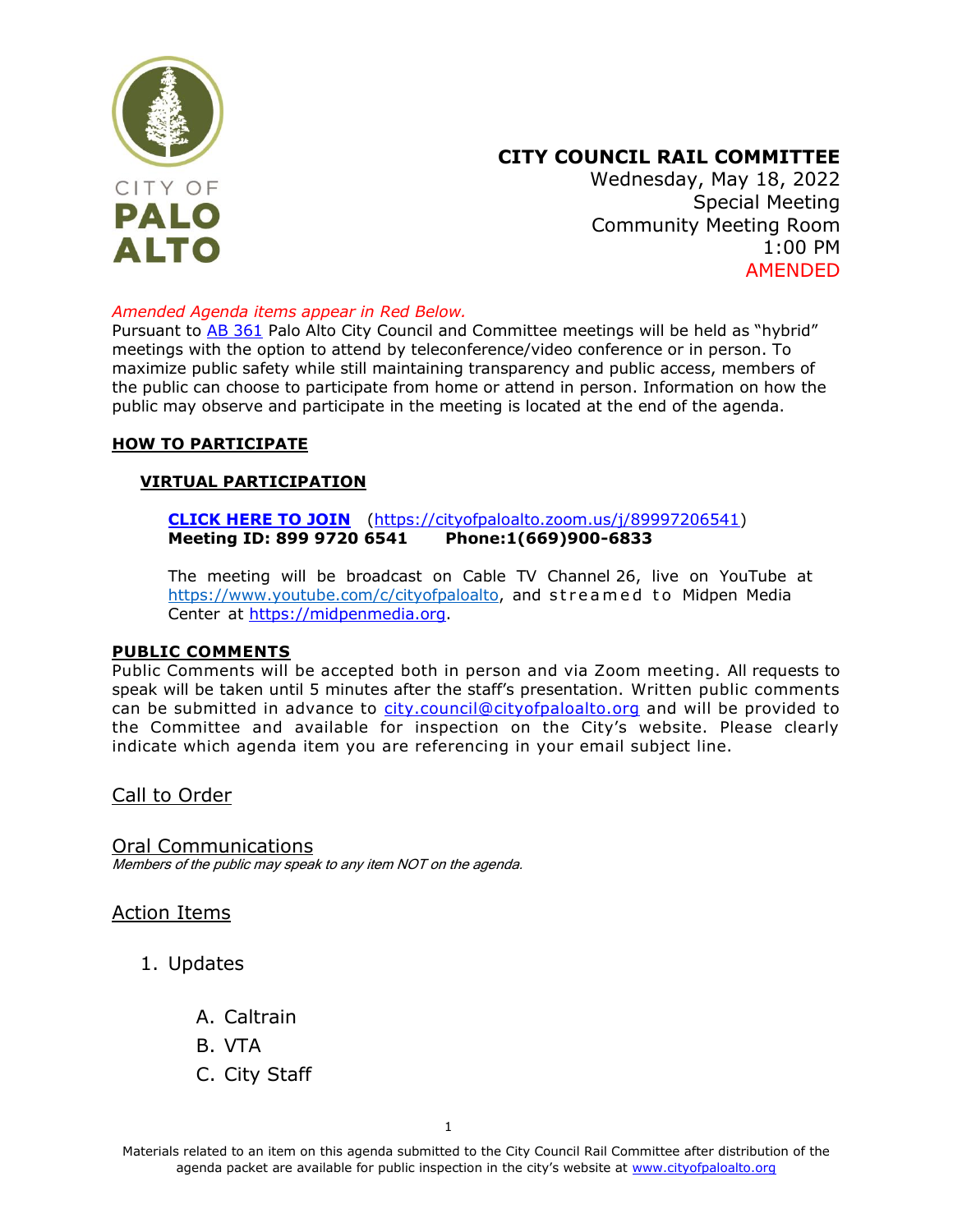## 2. [Discussion of Rail Committee 2022 Work Plan to be Recommended for](#page-2-0) City Council Approval – *Report Added 5/17/22*

## Next Steps and Future Agendas

## Adjournment

## PUBLIC COMMENT INSTRUCTIONS

Members of the Public may provide public comments to hybrid meetings via email, in person, teleconference, or by phone.

- 1. **Written public comments** may be submitted by email to [city.council@cityofpaloalto.org.](mailto:city.council@cityofpaloalto.org)
- 2. **In person public comments** please complete a speaker request card located on the table at the entrance to the Meeting room, and deliver it to the City Clerk prior to discussion of the item.
- 3. **Spoken public comments using a computer or smart phone** will be accepted through the teleconference meeting. To address the Council, click on the link below to access a Zoom-based meeting. Please read the following instructions carefully.
	- You may download the Zoom client or connect to the meeting in- browser. If using your browser, make sure you are using a current, up-to-date browser: Chrome 30+, Firefox 27+, Microsoft Edge 12+, Safari 7+. Certain functionality may be disabled in older browsers including Internet Explorer. Or download the Zoom application onto your phone from the Apple App Store or Google Play Store and enter the Meeting ID below
	- You may be asked to enter an email address and name. We request that you identify yourself by name as this will be visible online and will be used to notify you that it is your turn to speak.
	- When you wish to speak on an Agenda Item, click on "raise hand." The Clerk will activate and unmute speakers in turn. Speakers will be notified shortly before they are called to speak.
	- When called, please limit your remarks to the time limit allotted.
	- A timer will be shown on the computer to help keep track of your comments.
- 4. **Spoken public comments using a phone** use the telephone number listed below. When you wish to speak on an agenda item hit \*9 on your phone so we know that you wish to speak. You will be asked to provide your first and last name before addressing the Council. You will be advised how long you have to speak. When called please limit your remarks to the agenda item and time limit allotted.

### **[Click to Join](https://cityofpaloalto.zoom.us/j/89997206541) Zoom Meeting ID: 899 9720 6541 Phone: 1(669)900-6833**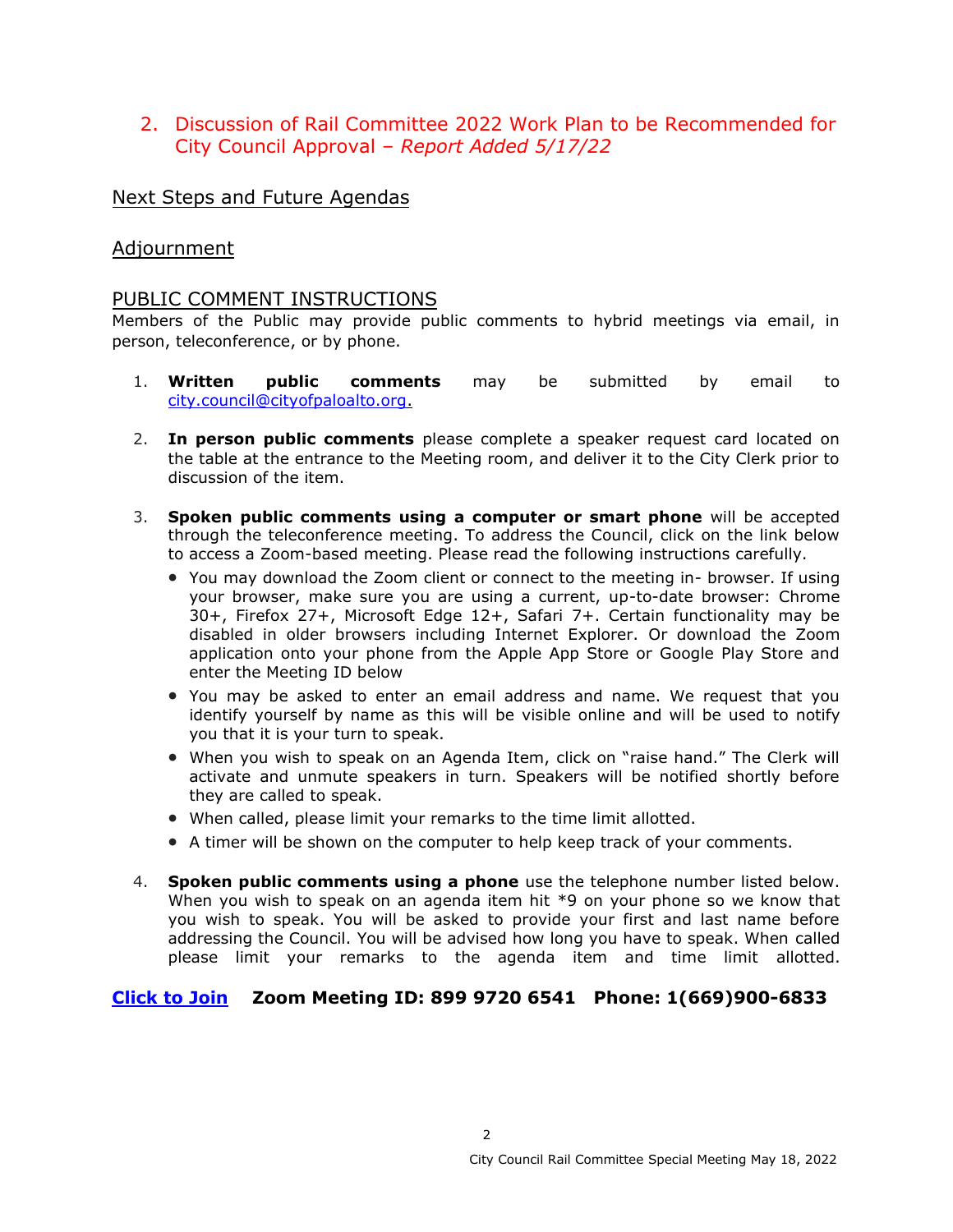<span id="page-2-0"></span>

# **City of Palo Alto (ID # 14423) City Council Rail Committee Staff Report**

**Meeting Date: 5/18/2022 Report Type: Action Items**

**Title: At Places: Rail Committee to Discuss Its Work Plan for Recommendations to the City Council**

**From: City Manager**

# **Lead Department: Transportation Department**

## **Recommendations**

Staff recommends that the Rail Committee discuss the scope for the Rail Committee workplan and provide a recommendation to the City Council.

### **Discussion**

During the review of rail grade separation alternatives, there were various items brought forward by the community that relate to either the grade separations at the four crossings along the Caltrain corridor or other bicycle & pedestrian, traffic, transportation, and rail-related items within Palo Alto. Staff compiled a list of these items with a summary of the current status/process and noted considerations of these elements for the Rail Committee work plan. The table below lists some of the potential items for the Rail Committee's review and input. Other items related to the grade separation may be added as recommended work as the committee identifies them.

| No. | <b>Item Description</b>           | <b>Current Process</b>           | Consideration                    |
|-----|-----------------------------------|----------------------------------|----------------------------------|
| A   | <b>Bicycle and Pedestrian</b>     | BPTP will be reviewed by the     | This plan will be brought for    |
|     | <b>Transportation Plan (BPTP)</b> | Pedestrian and Bicycle Advisory  | adoption and approval by the     |
|     |                                   | Committee (PABAC) members,       | City Council as a whole,         |
|     |                                   | the City School Traffic Safety   | following PTC approval.          |
|     |                                   | Committee (CSTC), Planning and   |                                  |
|     |                                   | <b>Transportation Commission</b> |                                  |
|     |                                   | (PTC), and recommended by        |                                  |
|     |                                   | staff for City Council approval. |                                  |
| B   | Embarcadero Road and El           | The project was previously       | The Churchill Avenue Closure     |
|     | Camino Real Improvement           | established as a Capital         | Alternative recommended          |
|     | Project                           | Improvement Project (CIP) and    | certain mitigations in this      |
|     |                                   | was a bicycle safety project not | area/location that are different |
|     |                                   | connected to the grade           | from these plans.                |
|     |                                   | separation project; however, it  |                                  |
|     |                                   | was removed from                 |                                  |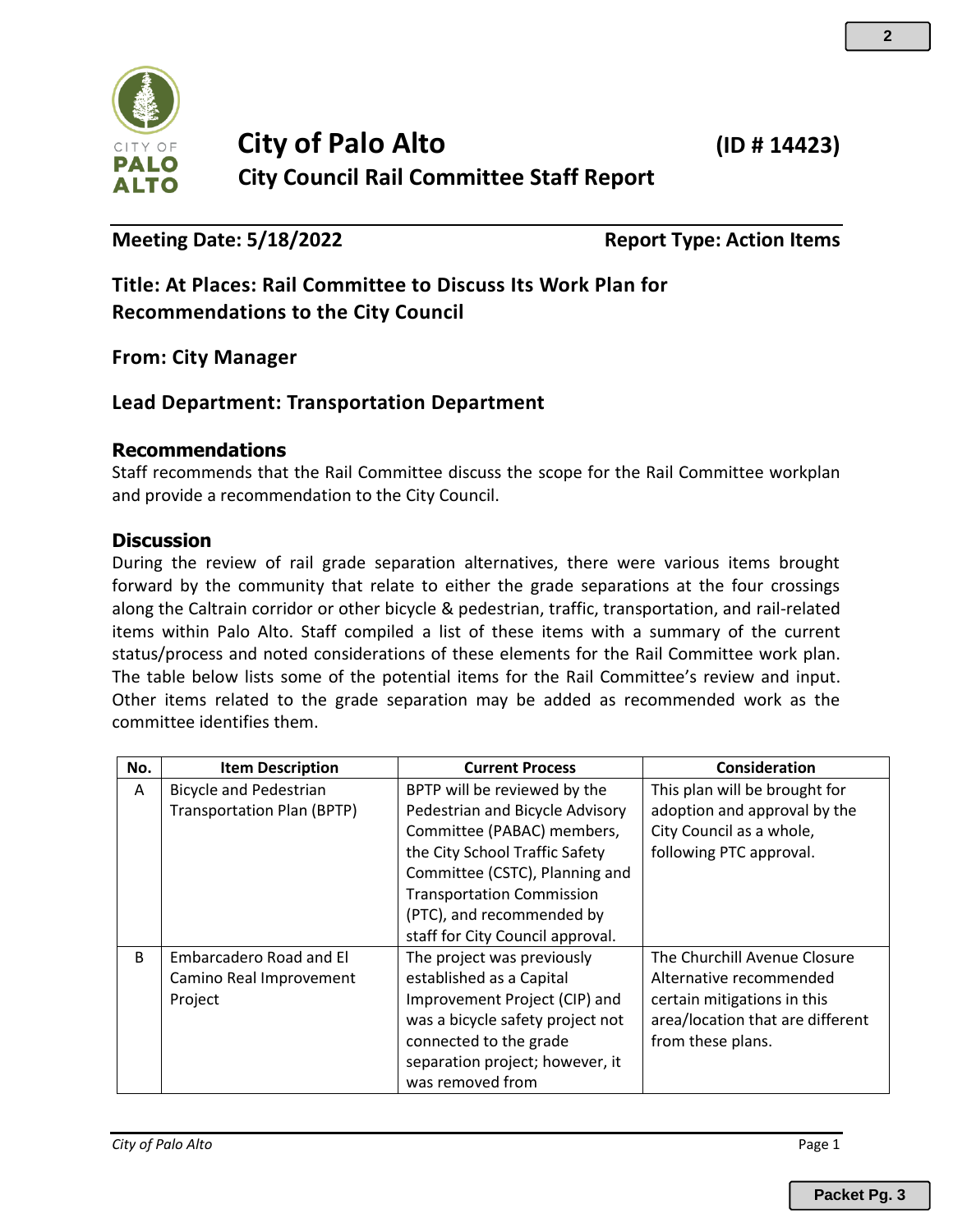|              |                                                                                          | consideration in the 2021<br>budget.                                                                                                                                                                             |                                                                                                                                                                                                                                                                                                         |
|--------------|------------------------------------------------------------------------------------------|------------------------------------------------------------------------------------------------------------------------------------------------------------------------------------------------------------------|---------------------------------------------------------------------------------------------------------------------------------------------------------------------------------------------------------------------------------------------------------------------------------------------------------|
| C            | <b>Quiet Zones</b>                                                                       | This project is not an established<br>CIP. Staff is currently<br>coordinating with the City of<br>Menlo Park for an initial study at<br>Palo Alto Ave., which would<br>determine the project scope and<br>costs. | The work is associated with rail<br>grade crossings and thus may be<br>considered in workplan.                                                                                                                                                                                                          |
| D            | Four (4) tracking/Passing tracks                                                         | Four tracking location directly<br>impacts grade separation<br>design.                                                                                                                                           | Council referred this item to Rail<br>Committee on November 21,<br>2021.                                                                                                                                                                                                                                |
| E            | <b>Bridge Deck Thickness</b>                                                             | Associated with various<br>alternatives of grade separation<br>design.                                                                                                                                           | The work is associated with rail<br>grade crossings and thus may be<br>considered in workplan.                                                                                                                                                                                                          |
| F            | Freight Speed (vertical<br>grade/vertical curve)                                         | Associated with various<br>alternatives of grade separation<br>design.                                                                                                                                           | The work is associated with rail<br>grade crossings and thus may be<br>considered in workplan.                                                                                                                                                                                                          |
| G            | Geotechnical studies and<br><b>Construction Methods (Jack</b><br>Boxing, shoo fly, etc.) | Associated with various<br>alternatives of grade separation<br>design.                                                                                                                                           | Council referred this item to Rail<br>Committee on November 21,<br>2021.                                                                                                                                                                                                                                |
| H            | San Francisquito Bridge                                                                  | The bridge is in close proximity<br>to Palo Alto Avenue and on<br>Caltrain Rail Corridor.                                                                                                                        | Work on the Palo Alto Avenue<br>grade crossing has not initiated<br>yet, and is planned to initiate<br>following progressing other<br>crossings into the environmental<br>phase.                                                                                                                        |
| $\mathsf{I}$ | Downtown Area Coordinated<br>Plan/Housing Element near<br><b>Caltrain Station Area</b>   | The update and establishment<br>of the downtown coordinated<br>area plan (CAP) and housing<br>elements will be worked<br>through PTC for City Council<br>Review/Approval.                                        | Work on the Palo Alto Avenue<br>grade crossing has not initiated<br>yet, and is planned to initiate<br>following progressing other<br>crossings into the environmental<br>phase. The Planning Department<br>has a small grant for some of<br>this work on housing, but a CAP<br>is not currently funded |
| J            | <b>Municipal Services Agreement</b><br>(MSA) with Stanford                               | No specific process has been<br>established.                                                                                                                                                                     | Given the breadth of municipal<br>services, the MSA could fall<br>under the Finance or Policy &<br><b>Services Committees</b>                                                                                                                                                                           |
| K            | Sustainability and Climate<br>Action Plan (S/CAP)                                        | The preparation of the S/CAP<br>and update is reviewed by<br>S/CAP Committee.                                                                                                                                    | This item falls under the<br>jurisdiction of the S/CAP Ad Hoc<br>Committee and therefore may<br>conflict with the Rail Committee<br>workplan.                                                                                                                                                           |
| L            | PAUSD & Stanford<br>Coordination                                                         | The coordination associated<br>with rail projects including grade                                                                                                                                                | The work associated with grade<br>crossings and other rail-related                                                                                                                                                                                                                                      |